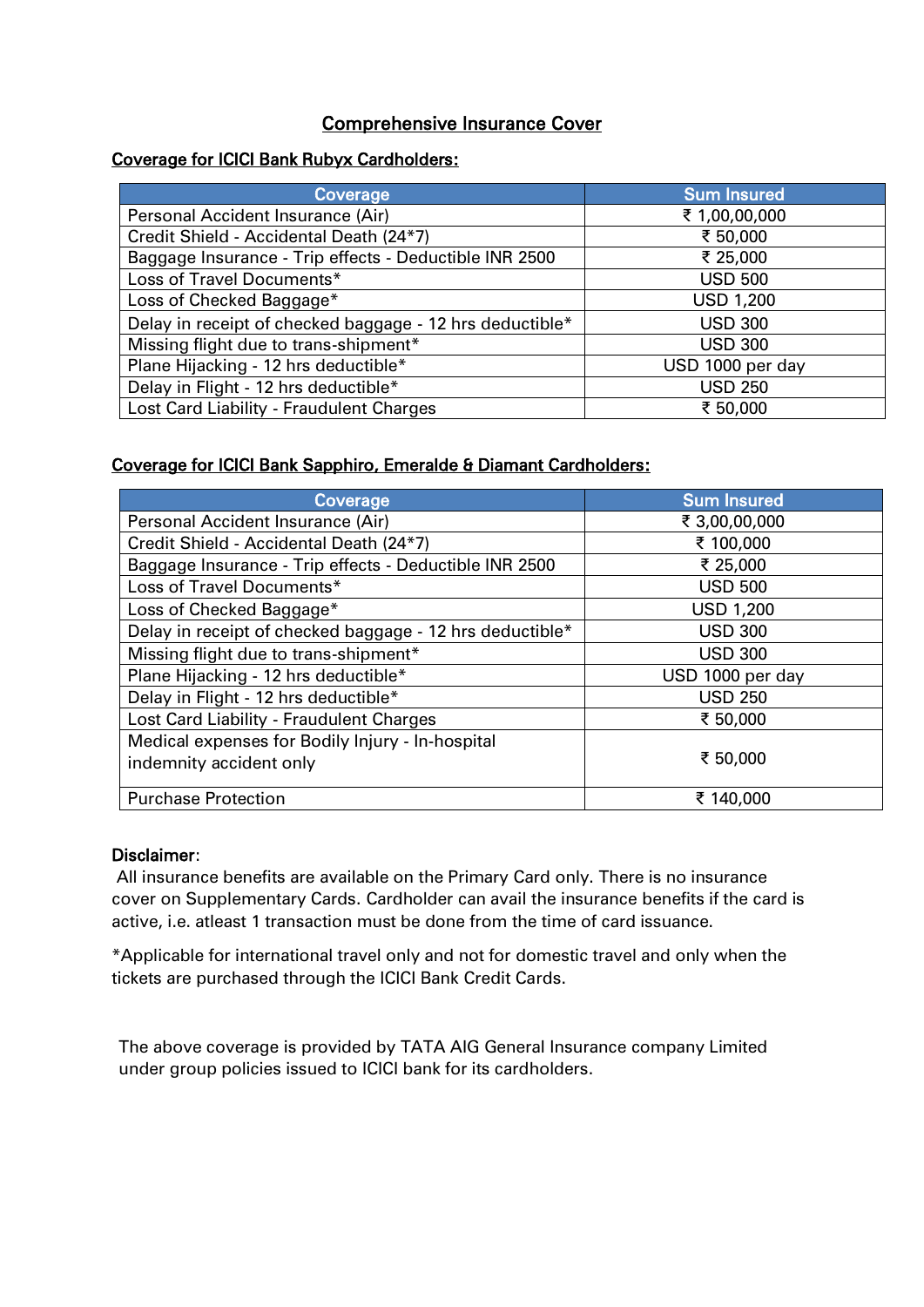### Claim Process:

For Claim intimation, please contact TATA AIG on the toll free number 1800 266 7780 or send an E-mail at [ICICIBANK@TATAAIG.COM](mailto:ICICIBANK@TATAAIG.COM)

- > The subject line should include the Policy number\*\*, Card holder name and Coverage Name
- $\triangleright$  Claim intimation should include the below details for insurer to register the claim.

| Card   | Card   | Cardholder's | Cardholder's           |      | Date of   Loss / Claimed |
|--------|--------|--------------|------------------------|------|--------------------------|
| Number | I Type | name         | <b>Contact Details</b> | Loss | Amount                   |
|        |        |              |                        |      |                          |

 $\triangleright$  Claim intimation should include the below details for insurer to register the claim – in case of 'fraudulent charges"

|            |               |                       |                                   |                |                   |                                       |                        | Details                          | Type of                                             |
|------------|---------------|-----------------------|-----------------------------------|----------------|-------------------|---------------------------------------|------------------------|----------------------------------|-----------------------------------------------------|
| Card       | Car           |                       | Cardhold                          | Dat<br>e       | Loss $/$<br>Claim | Date &<br>Time of                     | City<br>οf             | οf<br>Mercha<br>nt               | Fraud<br>(Fraud<br>on                               |
| Numb<br>er | d<br>Тур<br>e | Cardhold<br>er's name | er's<br>Contact<br><b>Details</b> | of<br>Los<br>s | ed<br>Amou<br>nt  | intimati<br>on of<br>fraud<br>to bank | Frau<br>d/<br>Los<br>S | where<br>fraud<br>was<br>committ | Lost/stol<br>en card<br>or<br>counterf<br>eit card) |
|            |               |                       |                                   |                |                   |                                       |                        | ed                               |                                                     |

# \*\*Policy number to be referred for Claim registration:

| <b>Coverage Type</b>                                             | <b>Card Category</b>                                           | Policy No. |
|------------------------------------------------------------------|----------------------------------------------------------------|------------|
| <b>Personal Accident</b>                                         | <b>ICICI Bank Rubyx Credit Card</b>                            | 0239093110 |
| <b>Personal Accident</b>                                         | ICICI Bank Sapphiro/ Emeralde /<br><b>Diamant Credit Card</b>  | 0239093113 |
| Baggage Insurance / Lost Card<br>Liability / Purchase Protection | ICICI Bank Rubyx / Sapphiro/ Emeralde<br>/ Diamant Credit Card | 1901821850 |
| Overseas Travel Insurance                                        | ICICI Bank Rubyx / Sapphiro/ Emeralde<br>/ Diamant Credit Card | 0239090900 |
| <b>Travel Protection</b>                                         | Rubyx / Sapphiro/ Emeralde / Diamant<br><b>Credit Card</b>     | 0239088178 |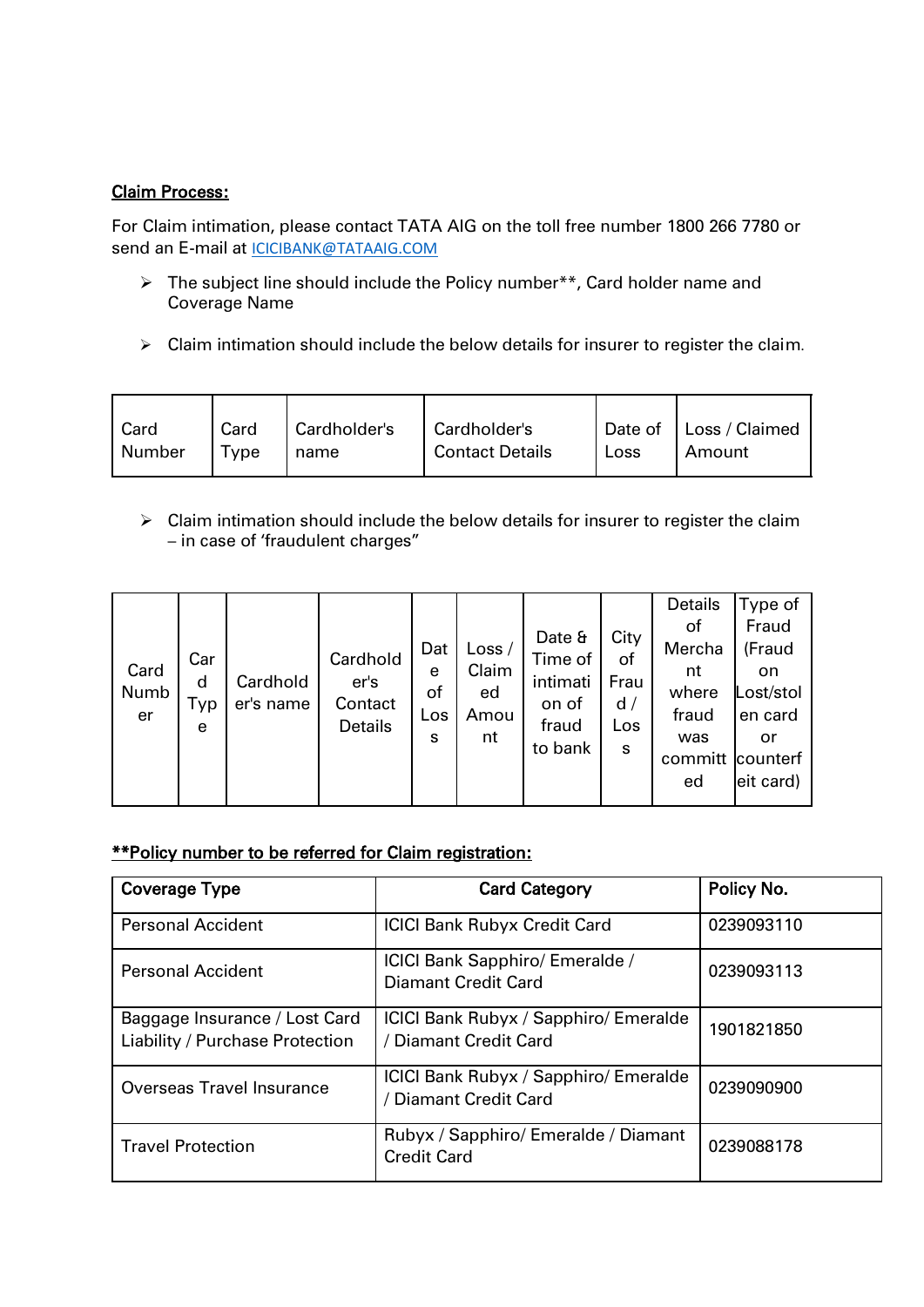- Written notice of service request / claim must be given no later than thirty (30) days from the date of the incident. Failure to give notice to the claims department listed below, within thirty (30) days from the date of the incident may result in a denial of the claim.
- For Card fraud claims intimation of loss needs to be given to insurer within 30 days of discovering the fraudulent charges by customer

### Coverage Details:

| Coverage                                                                                                                                                                                                                                                                                   | <b>Sum Insured</b><br>- Rubyx | Sum Insured - Sapphiro/<br><b>Emeralde/Diamant</b> |
|--------------------------------------------------------------------------------------------------------------------------------------------------------------------------------------------------------------------------------------------------------------------------------------------|-------------------------------|----------------------------------------------------|
| <b>Personal Accident Insurance (Air):</b><br>Coverage against Accidental Death,<br>Dismemberment (including Loss of sight, speech &<br>hearing) as a result of Injury while travelling on a<br>Common Carrier (flight) during a Trip. Both<br>International and Domestic trips are covered | ₹ 1,00,00,000                 | ₹ 3,00,00,000                                      |
| Credit Shield - Accidental Death (24*7)<br>We will pay the Sum Insured if Injury to you results<br>in loss of life. The loss must occur within 365 Days<br>from the date of the Accident which caused Injury                                                                               | ₹ 50,000                      | ₹ 100,000                                          |
| Baggage Insurance - Trip effects<br>Coverage against the loss, theft or accidental<br>damage to your personal luggage, personal effects<br>and the loss, theft or accidental damage to your<br>personal luggage, personal effects and personal<br>papers;                                  | ₹ 25,000                      | ₹ 25,000                                           |
| Loss of Travel Documents*<br>Coverage against the cost of obtaining replacement<br>of Your Passport, Travel tickets, visa, if any which<br>have been lost due to Robbery, Burglary, Theft or<br><b>Natural Disasters</b>                                                                   | <b>USD 500</b>                | <b>USD 500</b>                                     |
| Loss of Checked Baggage*<br>Reimbursement for the cost of replacement of the<br>baggage and its contents which is in the care and<br>custody, of a Common Carrier and is lost due to<br>theft or misdirection or is damaged by a Common<br>Carrier                                         | <b>USD 1,200</b>              | <b>USD 1,200</b>                                   |
| Delay in receipt of checked baggage *<br>If the Checked Baggage is delayed or misdirected<br>by a Common Carrier from the time You arrive at<br>the destination stated on Your ticket                                                                                                      | <b>USD 300</b>                | <b>USD 300</b>                                     |
| Missing flight due to trans-shipment*<br>The missed flight should be due to delay /<br>cancellation of the flight immediately prior to the<br>missed flight & time gap between the Scheduled                                                                                               | <b>USD 300</b>                | <b>USD 300</b>                                     |